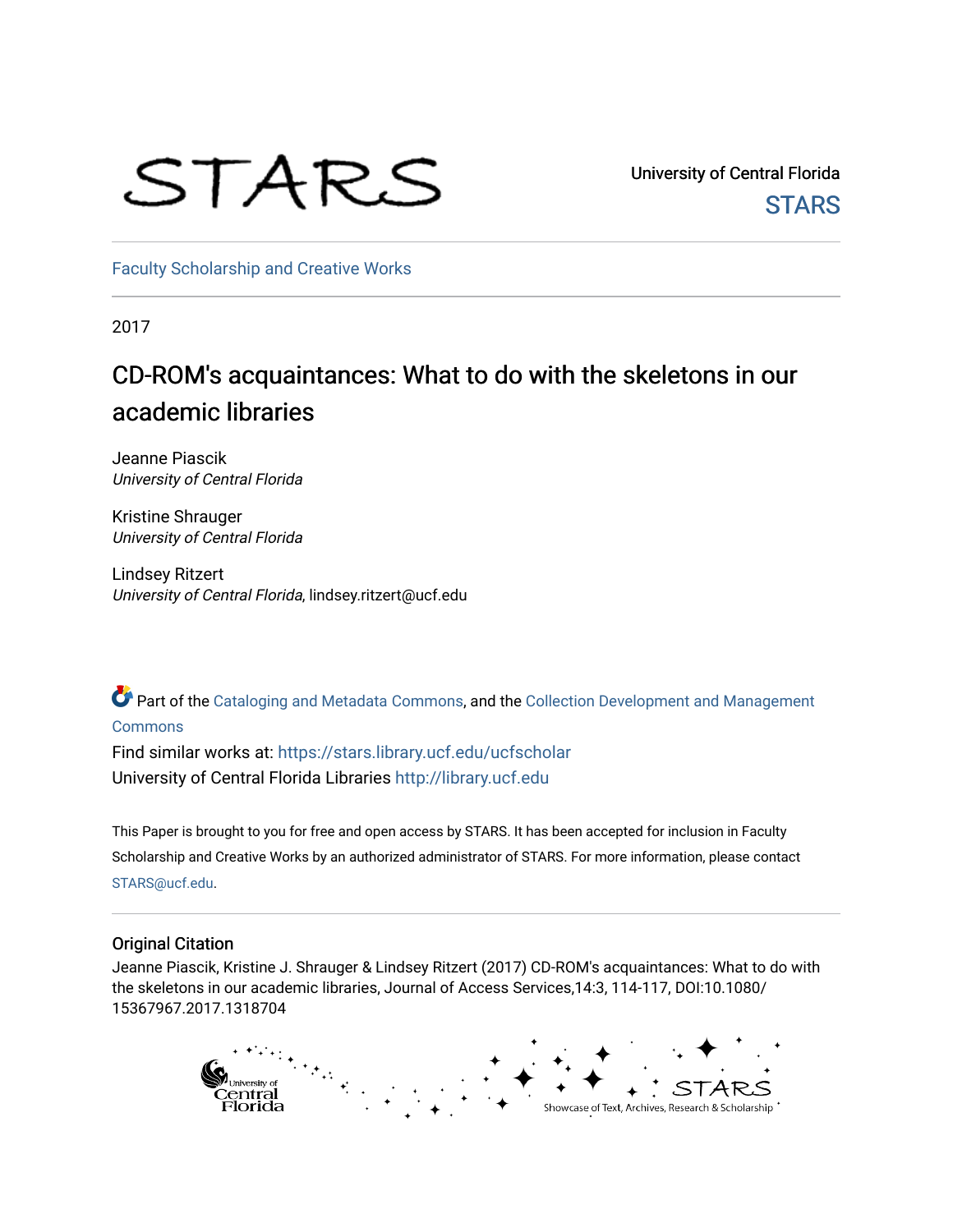CD-ROM's acquaintances: what to do with the skeletons in our academic libraries

Authors: [Jeanne.Piascik@ucf.edu](mailto:Jeanne.Piascik@ucf.edu) [Kristine.Shrauger@ucf.edu](mailto:Kristine.Shrauger@ucf.edu) [Lindsey.Ritzert@ucf.edu](mailto:Lindsey.Ritzert@ucf.edu)

# *Background:*

During the 1990s through the early 2000s, the University of Central Florida (UCF) purchased a variety of monographs and reference materials that had accompanying CD-ROMs. The CD-ROMs were considered an enhancement to the book, rather than a stand-alone item. The enhancements could have texts or graphics, or some sort of supporting material to the book.

A decision was made to catalog the book and the CD-ROM on one bibliographic record but have separate item records. There was one item record per barcoded pieces, so, for example the book *Microsoft Commerce Server 2000 configuration and administration* by Nitin Pandey, Ashok Appu and NIIT had one book and 2 CD-ROMs for a total of three item records. The CD-ROMs were in jewel cases with separate barcodes and housed behind the circulation desk. A sticker was placed on the lower right-hand corner of the book telling the patron to "ask for CD-ROM at Circulation Desk." The deciding factors to catalog and shelve the CD-ROMs separately were to increase volume number statistics, to keep the much smaller CD-ROM cases from getting lost in the stacks, and to keep the CD-ROMs from "walking away."

Over the years, UCF acquired close to 7400 CD-ROMs that accompanied books. The CD-ROMs took up an enormous amount of valuable space behind the circulation desk in a building that was already overcrowded. The question became, 20 years after the introduction of CD-ROM accompaniments, did the CD-ROMs work with today's technology? Were the CD-ROMs designed for certain software, and was the software around anymore? Did students and patrons have computers with drives that could read the CD-ROMs? What was the shelf life of the

1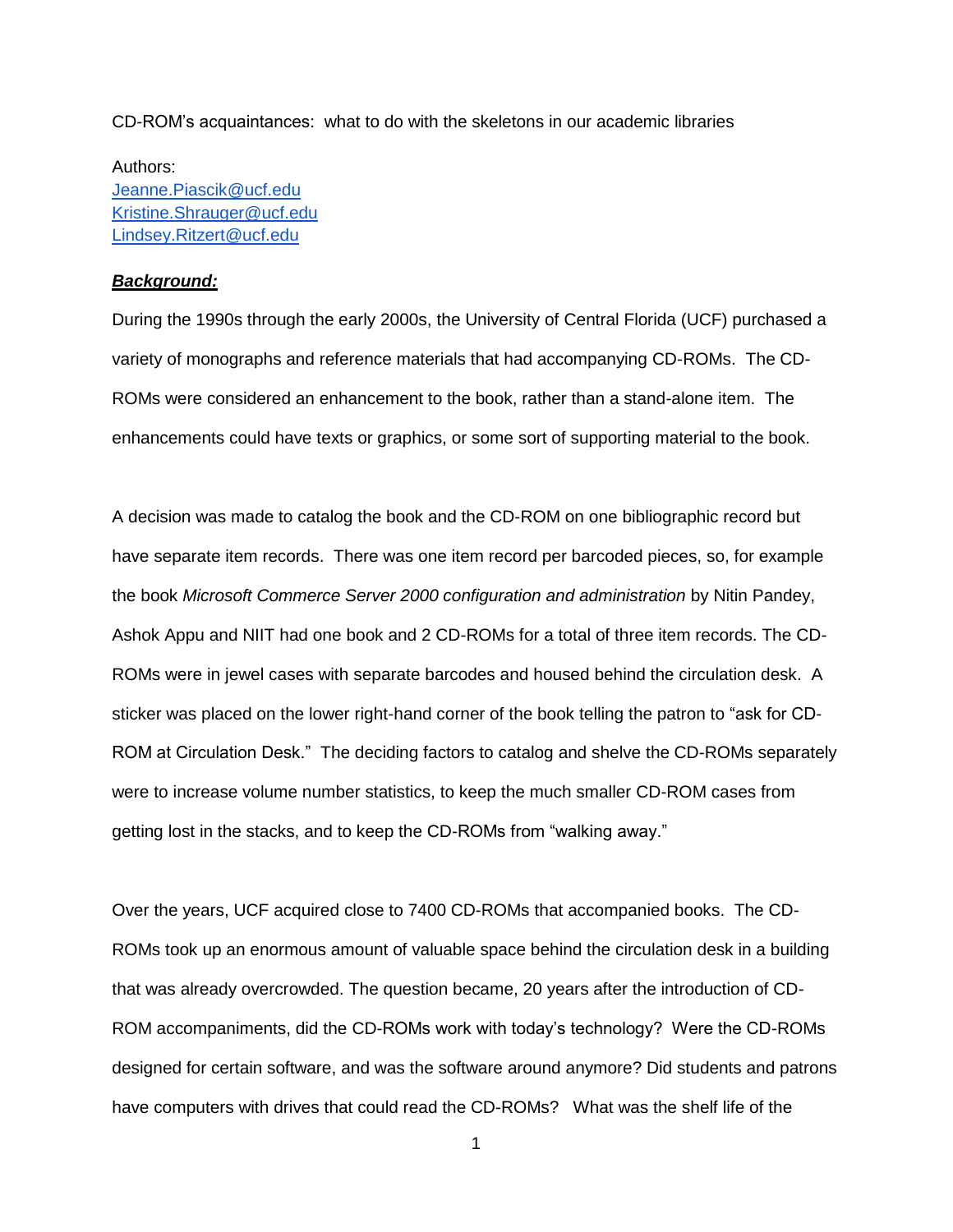average CD-ROM? Were the books of historical value? Could the books be used without the CD-ROM content? The question now becomes, what do libraries do with the CD-ROMs that no longer work due to technological changes?

#### *Literature Review:*

Twenty five years ago, there were dozens of books being published on the topic of CD-ROMs such as *CD-ROM in Libraries : Management issues*, *The Librarian's CD-ROM handbook*, and *Optical discs for storage and access in ARL Libraries* to name a few. These books highlighted implementing, maintaining and distributing CD-ROMs across various platforms. Articles discussed the evolution of CD-ROMs in the library (Barnes, 1997), content of the CD-ROM (Shirinian and Nicholls, 1997), staff resistance to this form of technology (Giesbrecht and McCarthy, 1991), and the integration of CD-ROMs into the bibliographic instruction sessions (Blumenthal, 1993). Articles also discuss patron usage of CD-ROMs and their satisfaction with using that format (McCarthy, 1997). Nancy Herter's article *CD-ROM in Libraries* in June 1995 marked 10 years since the CD-ROM was introduced into libraries.

# *Methodology:*

First, we wanted to determine other institutions' practices. An email was sent to the LibCirc PLus listserve and the Florida Academic Library Services Cooperative Circulation and Resource Sharing listserve and we received very few responses. None of the responders had accompanying CD-ROMs shelved separately from books.

Next, we needed to determine what information was required to know if a CD-ROM was still useful. We decided to use the following data: 1) whether the CD-ROM still worked on the library's PCs and network; 2) whether it still worked on a laptop not connected to the university's network; and 3) whether it had been checked out in the past 10 years. Student assistants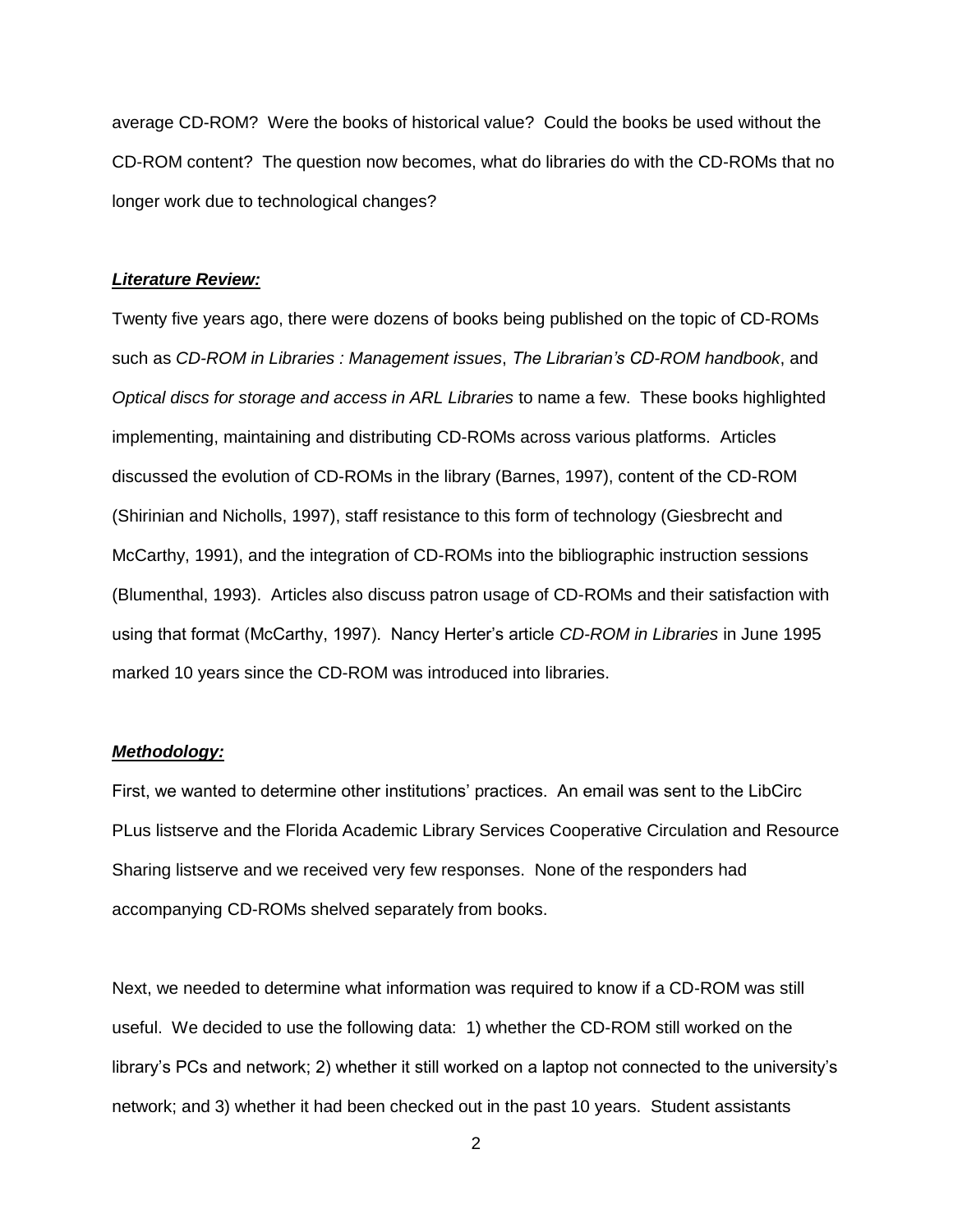reviewed the CD-ROMs for computer functionality, and a staff member identified the last time an item was checked out.

## *The outcome:*

The project of reviewing and collecting information took a little over a year. Staff reviewed more than 7400 CD-ROMs. Circulation data was collected from 2006 to the present, since prior to then we did not have record of last checkout or return.

Books with CD-ROMs were purchased throughout the collection. The call number ranges with the greatest number of CD-ROMs were the Q's, H's and T's. These three call number ranges had approximately 5368 books with accompanying CD-ROMs. The QA range (Mathematics) alone had 2492 books with CD-ROMs. Library of Congress classifications A and V had no CD-ROMs. Call number ranges F, S, and U had a grand total of 32.

Of the 7400 titles that were reviewed, 6258 CD-ROMs had never been checked out, while 5038 books that were associated with the CD-ROMs had never been checked out. The CD-ROM for *Why TESOL? : theories and Issues in Teaching English to Speakers of Other Languages in K-12 Classrooms,* PE1128.A2 W53 2010, had the highest circulation with 119 checkouts. There were two titles, in which the CD-ROMs were checked out more than 300 times, otherwise, the majority of CD-ROMs were only checked out once or at most twice.

While UCF began acquiring CD-ROMs in the late 1990s, the usage took until 2011 to reach a level greater than 100 titles per year. The peak year for CD-ROM circulation was in 2011-2012, and book circulation peaked between 2013-2015.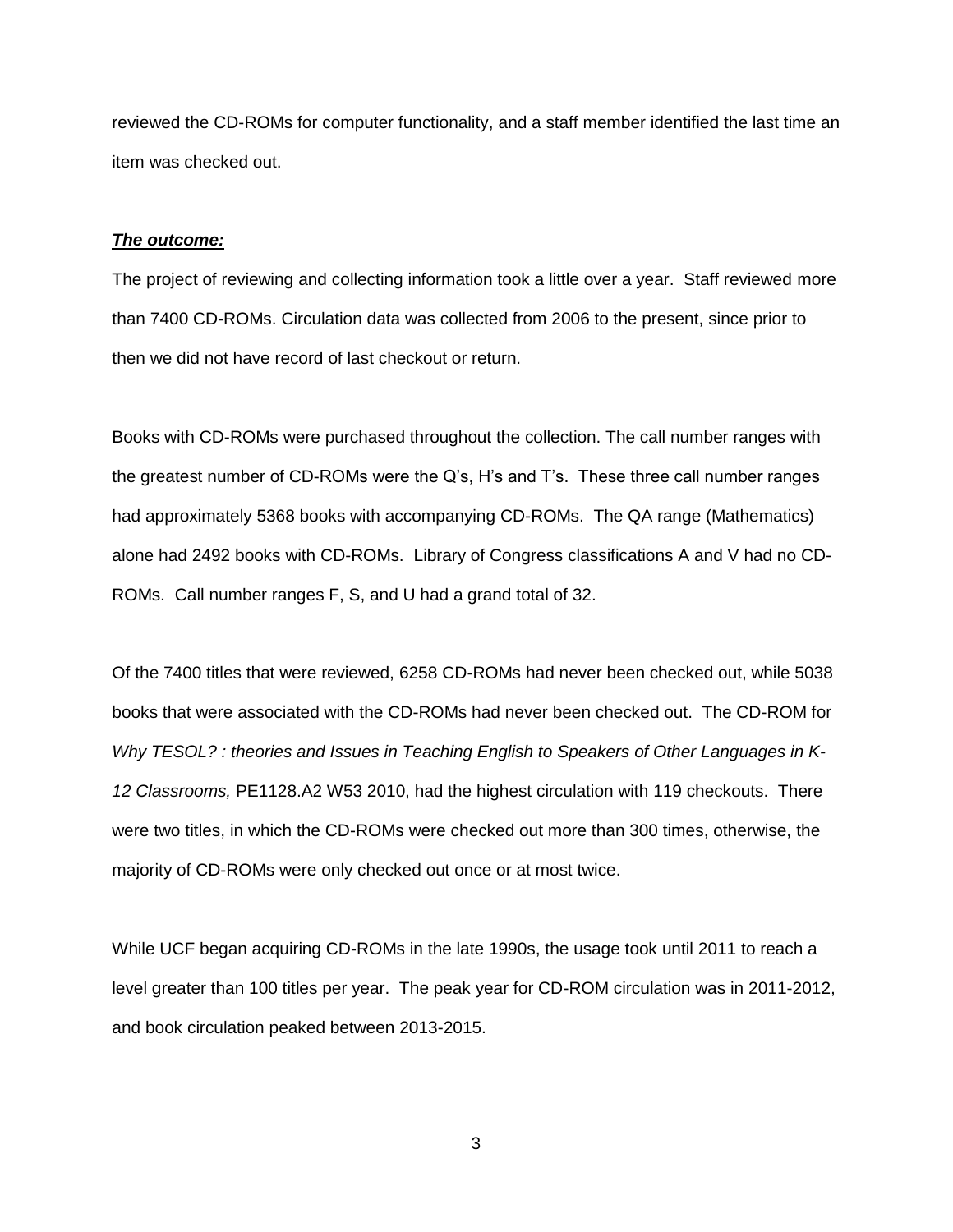#### *Results:*

As a result of this project we reached several collection management decisions. We withdrew any CD-ROM that was found to not be compatible with library computer software or the university network. We also withdrew any CD-ROMs that did not work. For these withdrawn CD-ROMs we made the decision to keep the books. We are keeping the CD-ROMs that still work, regardless of usage statistics.

Moving forward, any newly acquired items with CD-ROM material will be cataloged as one item and the CD-ROM will be kept in a pocket in the back of the book. Currently held CD-ROMs that still work will be matched up with the cataloged book and placed in a pocket in the back of the book for consistency.

### *Conclusion:*

A total of 1120 CD-ROMs were withdrawn from the collection. Both the Circulation and Cataloging departments, as well as library patrons benefited from this project. Plans are currently being drawn for a new Circulation Services area. Circulation Services will occupy a decreased amount of square footage, so any space gained by eliminating CD-ROMs is useful. Improved workflows were also created within the Cataloging Department. Staff no longer have to create separate item records for both book and CD-ROM. There are also fewer labels and less physical handling of materials. Lastly, patrons no longer have to wait at Circulation for staff to locate the accompanying CD-ROM. Once they've selected their materials from the shelf, check-out is more seamless. They are also less likely to lose the CD-ROM, since they no longer have to keep track of the book, the CD-ROM, and the CD-ROM case. Patrons now have more efficient access to books with CD-ROMs.

4